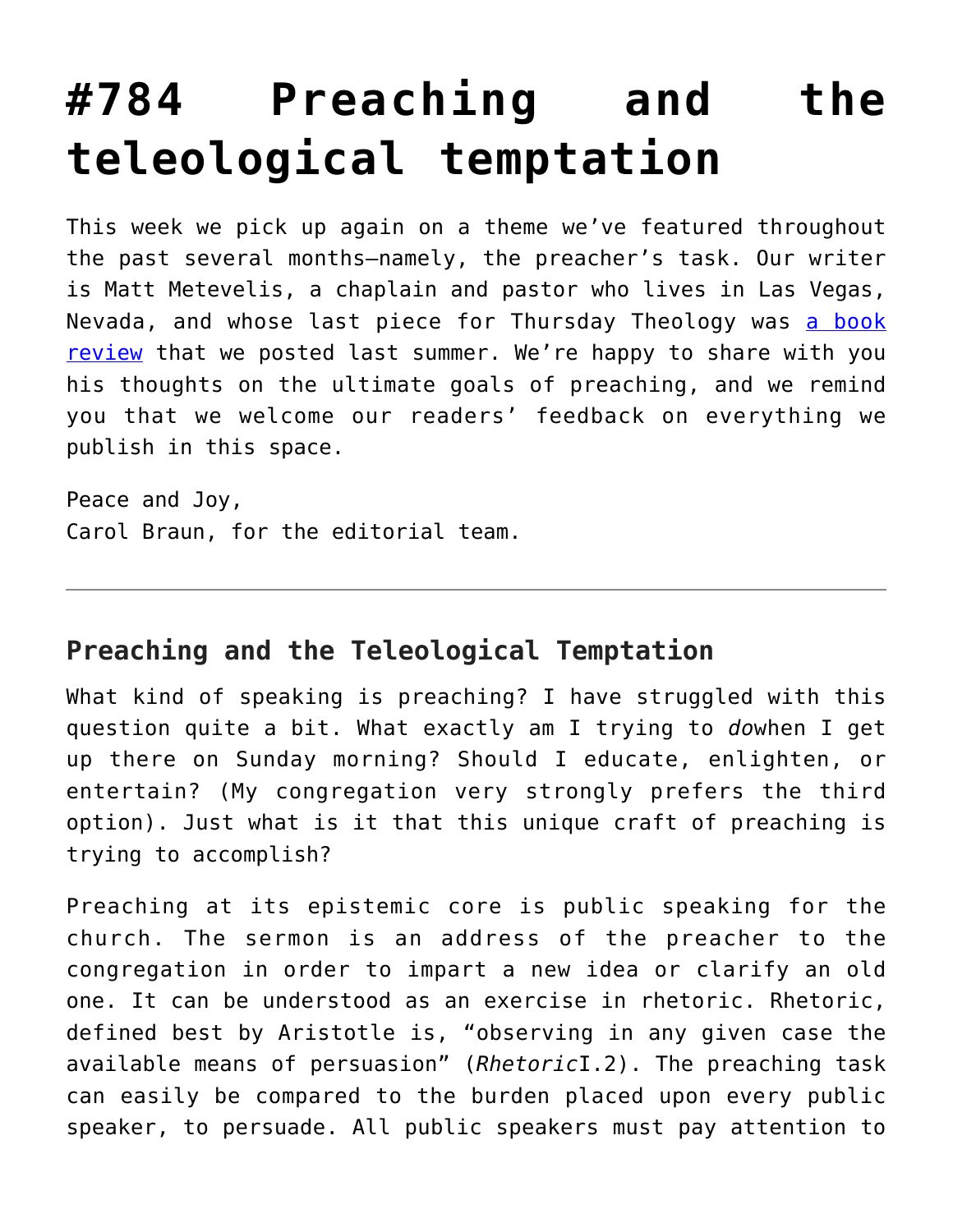the way in which they will change hearts and minds by their speech.

Aristotle argues that there are three major forms of persuasive speaking: the political, the forensic, and the epideictic. Aristotle differentiates these by the end to which they are attempting to persuade. The political seeks to point to the expediency or inexpediency of an action, the forensic seeks to persuade hearers about the justice or injustice of a case, and the epideictic or "ornamental" form of speaking seeks to illustrate virtue or vice for imitation or scorn.

Preachers have utilized many of these forms, but we must say that preaching in the Christian church is a rhetorical exercise that defies this three-fold categorization because it has its own end. This is because all other forms of rhetoric have ends that are penultimate; they belong only to the limitations of the fallen world. Preachers are divinely charged with the difficult task of pointing beyond the noble but often frustrated searching of humanity after expediency, justice, and valor. The sermon, properly given, seeks to do more than "persuade" its hearers of some new idea or course of action. By using the preacher, God seeks to give an answer to the questions, fears, and agonies raised by the tumult of a sinful and decaying creation. That answer comes in the form preaching's ultimate aim and end, the person who has become the place where all human striving and suffering ceases. Preaching is different speech because its only *telos* can be Jesus Christ, and him crucified.

Many preachers in North America today invert this pattern by finding in the cross of Christ a way to set out and discover a new *telos* more easily apprehended by their congregations. Instead of offering Christ crucified as the culmination of their sermon, Christ crucified becomes a necessary act which leads to more glorious possibilities. Christ's dying on the cross becomes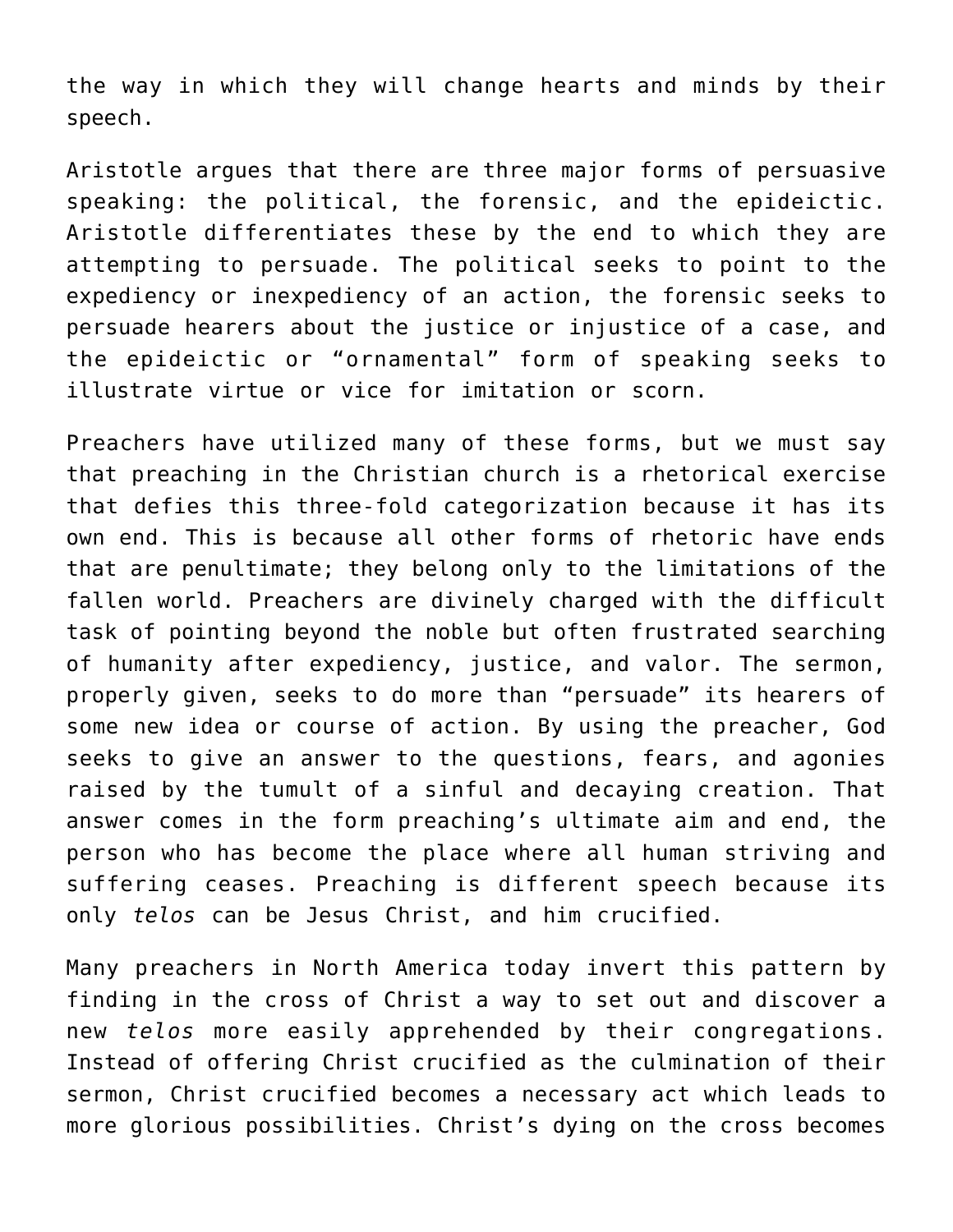variously an act of selfless love which must be imitated and adored, a necessary step which allows us to gain access to salvation through our complete conversion and fervent efforts to get others to do the same, the source of a new life for ourselves which opens up new dimensions of spiritual and material potential, a conscientious denial of the power of "empire" which is a clarion call for us to work to create a just world more in line with "God's preferred future," and an example of patience and trust to follow as we bear our own crosses in this life. All of these are well-meaning and laudable. Many have arisen out of a deep engagement with the problems and issues that persist in the modern world and are a result of serious concern and study. But all of these make the same fundamental mistake. Rather than seeing the crucified Jesus as the end they fall into the teleological temptation and demote him to a means.

Jesus and his cross become a vehicle conveying one to another destination. And that destination is usually one that terminates within the wills of the hearers to do more works. In the hands of preachers using the cross of Jesus to encourage these works, they are new and sanctified works to be sure. But they are still worldly works. Preaching under this guise pulls the congregation back into Aristotle's forms of rhetoric. The preacher might argue that the church needs to do something expedient like some new method to grow a congregation (political). The preacher might argue the cross as evidence of injustices, in the sinful self or in the political structures of the world, which must be confirmed and corrected (forensic). The preacher might even point to the works of Jesus on the cross as virtues to be imitated by individuals or the church as a whole (epideictic). By degenerating into worldly rhetoric this kind of preaching takes penultimate aims—which rise and fall with the capricious fortunes of this world—and confuses them with the ultimate announcement of the entire world's end, and the new beginning in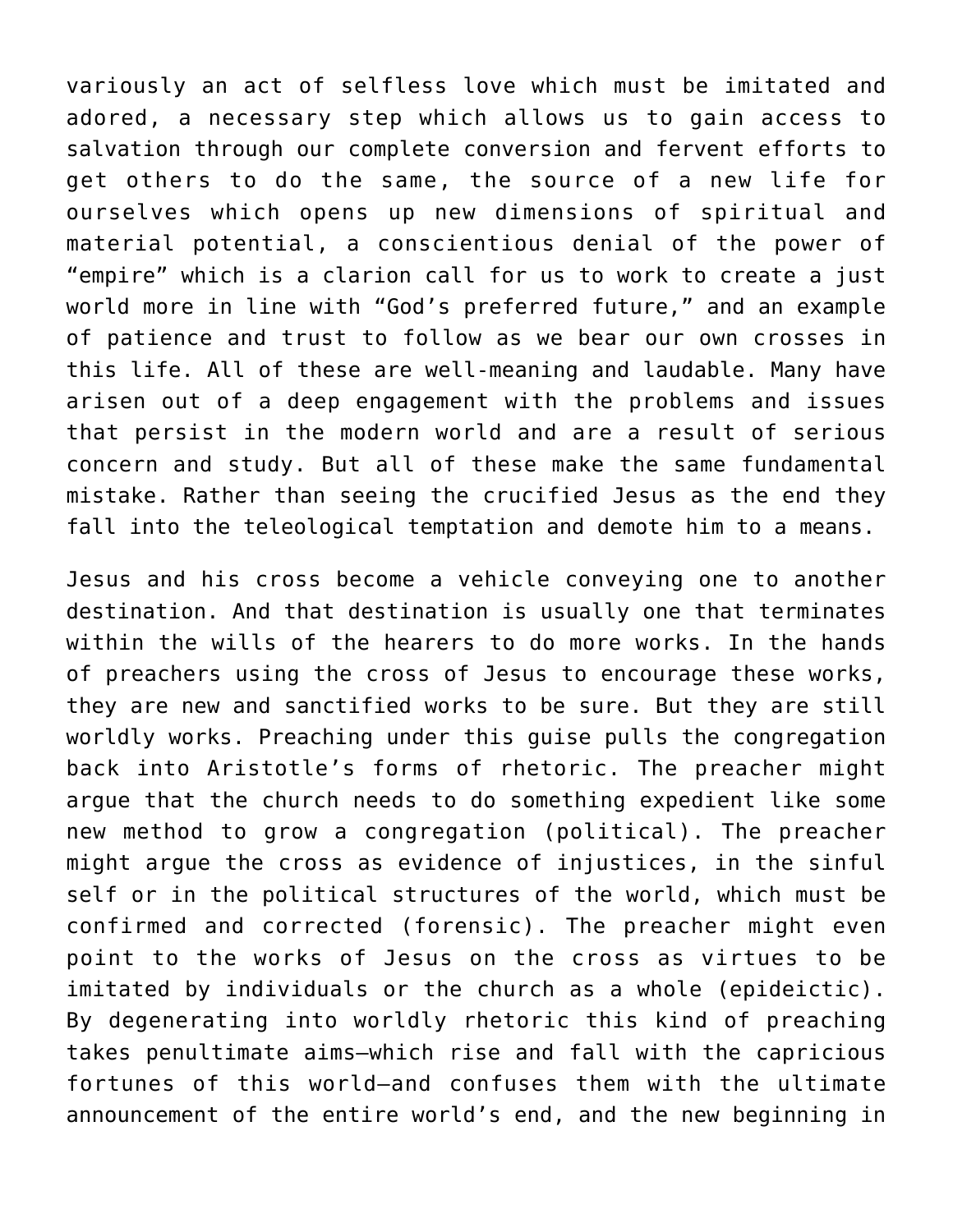Jesus Christ. All of these errors, in a phrase, place the gospel before the law, often with disastrous consequences.

All these preachers will insist that they are preserving the orthodox core of Christianity by making Christ a vital foundation for spiritual life. They are right in that they make Christ vital and necessary, but only as an indispensible means and not the ultimate end. Many earnest Lutheran preachers who claim to be "theologians of the cross" will satisfy themselves in these errors by having made the cross an indispensible means for bigger goals. But speaking of the cross as a foundational event does not avoid the risk of having it ignored. Indeed, many things are "foundational" and "vital" that we could care less about. Take for example my car keys. In order to start my car, get to work, and carry on many things I need in my life, I need my car keys. Whenever I misplace my keys (usually when I'm running late) I find it very distressing. Once I have them I am very thankful. But when I unlock the doors and fire up the engine, they are out of my thoughts even as they jingle and jangle with every bump on the road. Plenty of things can be "vital" in my life while mattering very little to me in my dayto-day business as the source of my longings, my inspirations, and my hopes. Jesus, if he possess this kind of means-only vitality, exists in an eerily similar place in our church and culture, revered even as he is ignored.

Christ and his cross cannot just be a principle used to adorn bigger ideas. This is the core error of the teleological temptation. Proper law/gospel preaching seeks to counter the error of the teleological temptation by making sure that the law which works on our wills is always separate from the gospel which works on our inner being to make us new. The goal of a good law/gospel preacher will always be to keep Christ front and center. By the law properly preached, God calls us to awareness of our limitations even as we are encouraged to make do the best